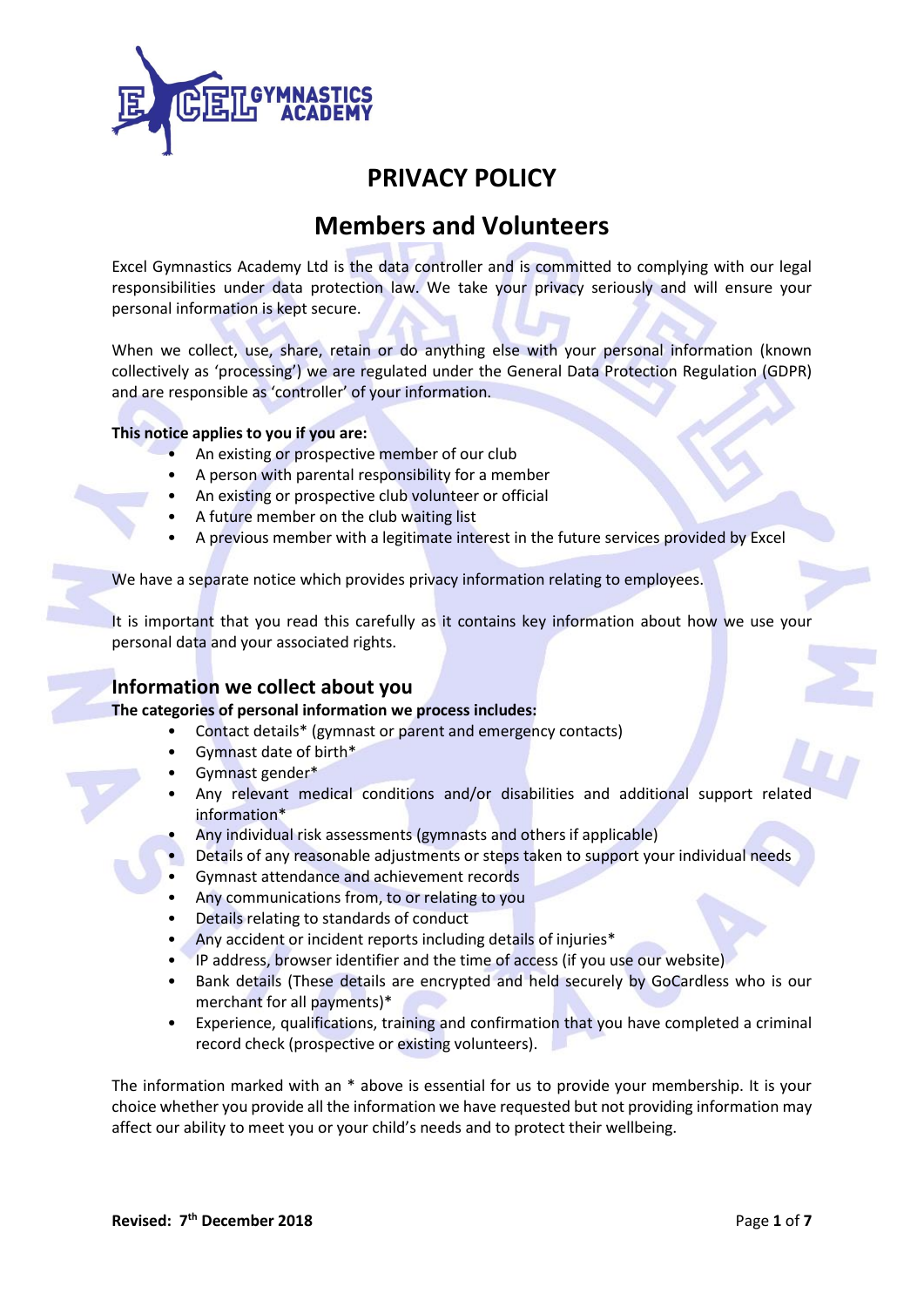If you are a competitive gymnast, we record other information about you to support your training and participation in competition such as:

- Training and technical information
- Lifestyle information
- Nationality (if you are competing at international level)

If you attend an event or trip with the club, we will also collect the following information where relevant:

- Dietary requirements and any other relevant information that we need to know to ensure your needs are met; and
- Passport information if the trip is abroad.

## **Our purposes for processing information about you**

We use the information we hold about you for a variety of purposes which are outlined below. Data protection law requires us to tell you what our legal reason is for each purpose.

### **Contractual purposes**

When you ask us to provide you a service, such as club membership, gymnastics classes, competitions, trips or other activities or you purchase a product from us, we usually need to use information about you to provide this product or service, for example:

- To contact you to confirm arrangements
- To notify you about changes to terms and conditions
- To tell you when it is time to renew membership or re-register for activities
- To process payments or send you receipts required
- To provide you with the benefits and services to which you have subscribed

We do so because it is necessary for the performance of a contract.

### **Legal obligations**

We have a duty of care to ensure it is safe for you or your child to take part in gymnastics activity and to keep you/them safe while participating. Some individuals may be at risk of harm from participating in gymnastics activity as a result of a pre-existing condition. It is vital that you let us know if there is any reason why taking part in gymnastic activity may be unsafe prior to participation. With your agreement, we will review any information you provide and undertake risk assessments in consultation with yourself and any appropriate trained professionals e.g. medical consultants. When we ask participants to provide relevant health information such as details of medical conditions, medication needs, allergies or injuries, this is because we have a legal obligation.

If you are selected for a role at the club, we will usually obtain a reference from any appropriate organisation or individual you have nominated.

When you tell us about any special needs such as disabilities or other support information we may use relevant information to comply with our legal obligations under the Equality Act 2010. We will review any information you have provided to help us identify any actions we can take to support inclusion. We may need to ask you for more information to help us to best meet your or your child's needs. We will keep a record of any steps we take to support inclusion.

If you are wishing to volunteer or work for us, we may need to ask you to complete a criminal record check (DBS) as we have a legal obligation to do so.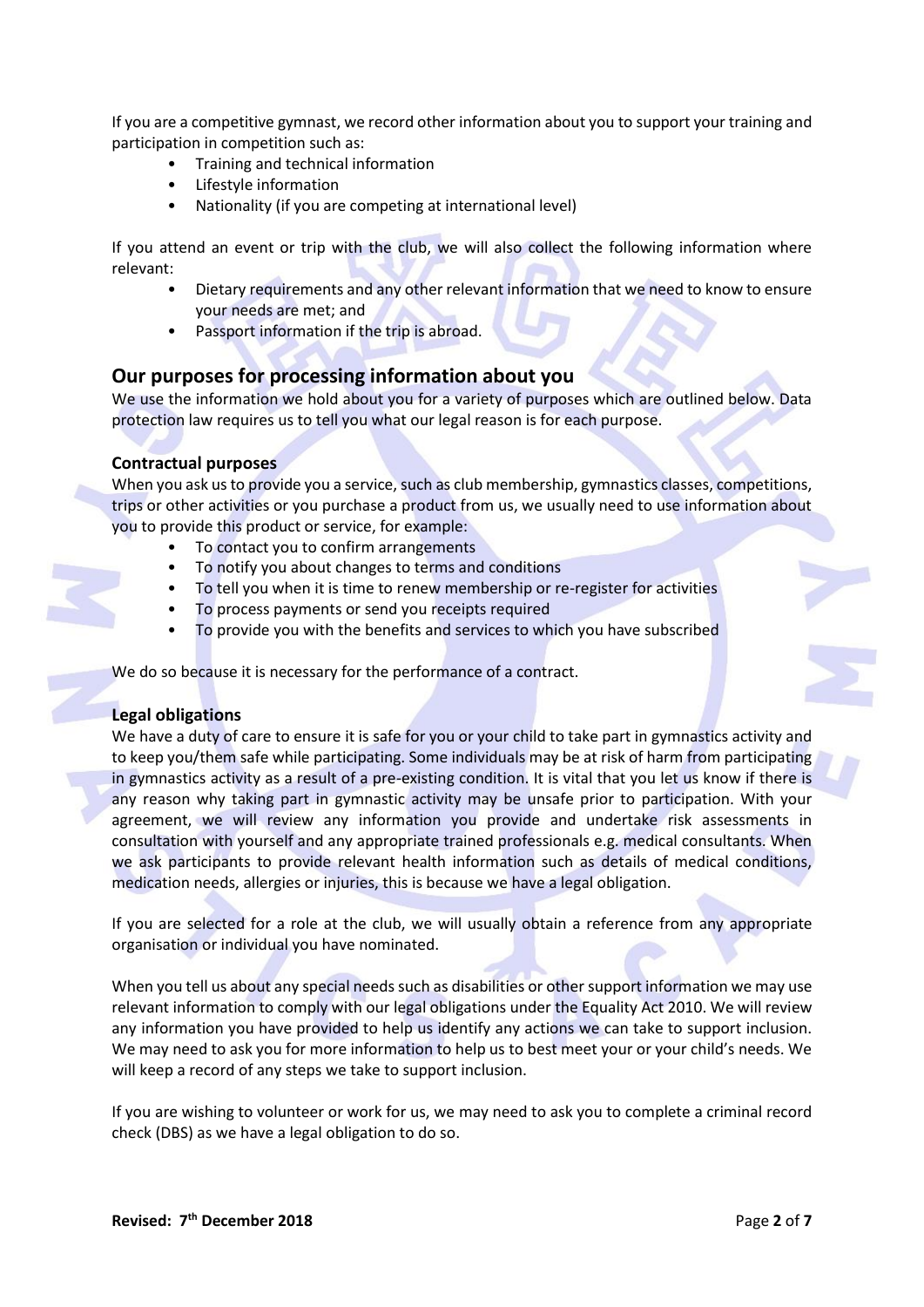When we retain information about you, even after you are no longer taking part in gymnastics activity, this is often because we are required to do so by law such as records we are required to keep for business and accounting purposes. Sometimes we are also legally obliged to share information about you with third parties. More information it provided below.

#### **Legitimate interests**

We rely on legitimate interests for the following purposes:

• **Responding to communications, concerns or complaints and seeking feedback from you about our services**

We will use the information you provide to respond to any comments or questions you raise and where appropriate to undertake investigations into any complaints or concerns. On occasion, we may contact you to seek your views on the services we provide.

• **Holding emergency contact information**

When you join the club, we collect contact details. We also ask you to provide an emergency contact which we will only use in exceptional circumstances if we are unable to contact your primary contact e.g. a parent.

• **Maintaining attendance registers, achievement records and waiting lists** For health and safety purposes and club records, we need to maintain a register of those in attendance at training or other club activities.

We hold progress records for the Excel Awards Scheme, which enables us to provide an effective and progressive training program for each individual member.

If there are no places in the club, we can place you on our waiting list and will contact you using the details you provide to inform you when a place is available

• **Entering you into a competition and providing results**

If you wish to take part in a club competition, your information (usually your name, date of birth and gender) will be used to enter you into the appropriate category and your score will be recorded. Results of competitions will be published on our club website.

If you wish to enter a competition hosted by another club or organisation, we will be required to provide your information to the organiser to enable you to take part in the competition or event

• **Collecting additional information to support a participant attending a club trip**

Occasionally we organise residential events or trips. If you or your child registers for one of these events, we will need to collect additional information, that may vary dependent on the specific activities and whether they involve meals and travel. Additional information we require may include passport information and any other relevant information necessary to provide support whilst away from home

- **Monitoring performance and undertaking fitness assessments** If you or your child are/is a competitive/elite/squad gymnast, we will need to collect additional information about you/them. We track and monitor gymnast's performance in training, trials and competition and undertake regular fitness assessments. We may require additional information about lifestyle and education if you or your child are/is training at an elite level and requires time out of school or lifestyle
- **To monitor that you have completed any required safeguarding training and criminal record checks**

If you undertake a role where a criminal record check (DBS) and safeguarding training are required, we will receive confirmation from the provider if your check is approved and that you have completed the required safeguarding training

• **Filming for coaching purposes**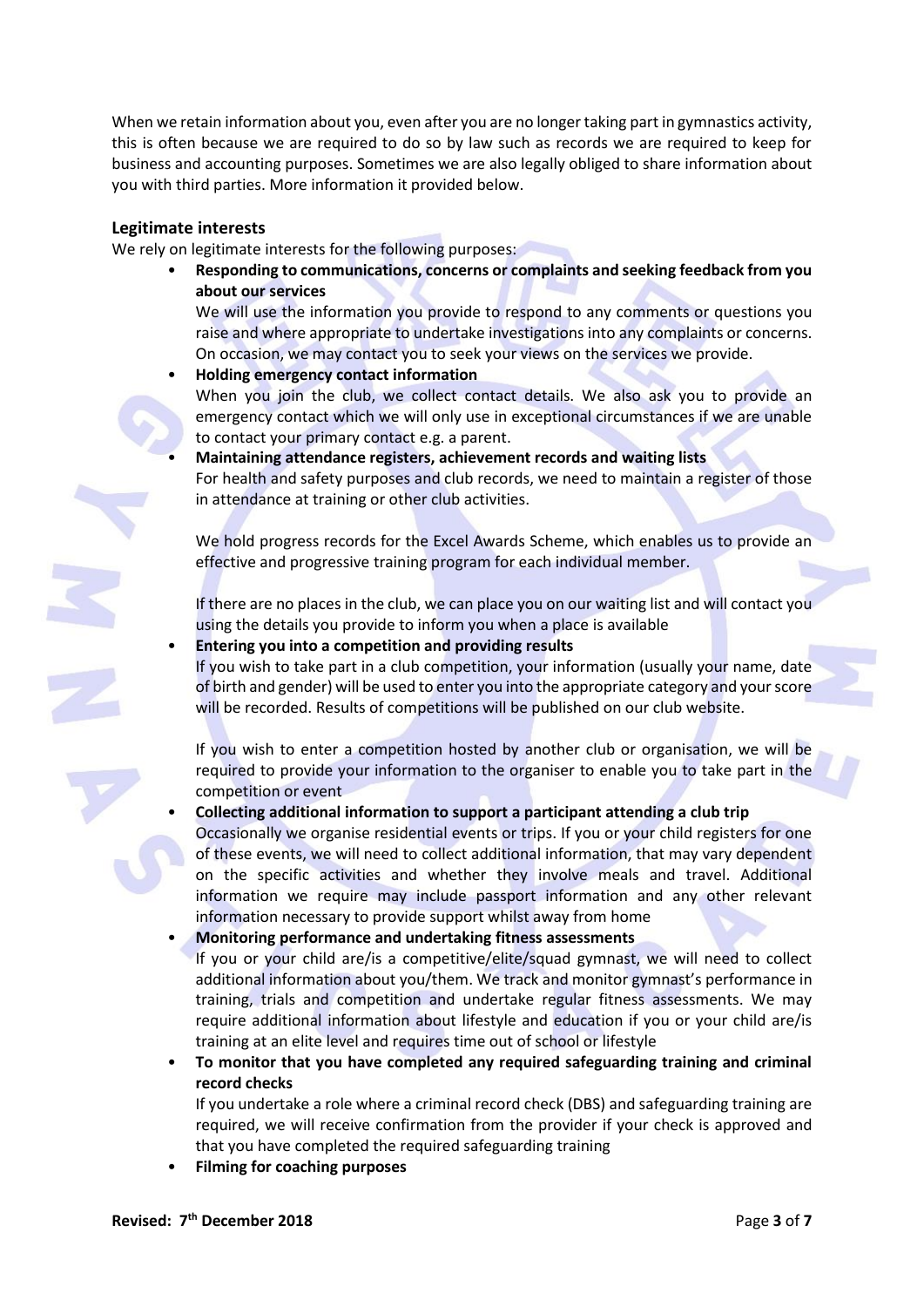On occasion, we may film gymnasts e.g. during a gymnastics session for coaching purposes to help provide feedback to gymnasts. Videos taken at training sessions for individual coaching purposes will not be used for any other purpose without prior consent

- **Photography and filming at large club events to promote the club** We may take photos at club events to promote the club on our website, club social media account and in communications. At our large club events, such as our annual club competitions and club display, we may film the event to create a DVD. Any images of children will be published in line with our safeguarding policy
- **Running and monitoring our club website and social media** We do not use any tracking or analytics on our website. Your IP address will be logged by our webserver but we would not be able to identify you from this information alone.

We have carried out a legitimate interest assessment (LIA) to ensure that the above processing is necessary and is carried out in a way that ensures a balance between the club's interests and your individual interests, rights and freedoms with appropriate safeguards, especially to protect the interest of data subjects who are children. We can provide details of these assessments on request.

You have a right to object to the use of your information for any purposes we undertake based on legitimate interests. Further information is provided in the section below on individual rights.

## **Consent**

We rely on consent in the following circumstances:

- **To use your email or telephone numbers for marketing purposes**
- **To take photographs and video at a small club event or training for publication** With your consent, we may also take photos during training sessions or at club events to promote the club on our website, club social media account and in communications. All film and photos of children will be published in line with our safeguarding policy

When you have given us your consent for your personal information to be used for a particular purpose, you have the right to withdraw this consent at any time, which you may do by contacting us using the contact details below. Your withdrawal of consent will not affect any use of the data that was made before you withdrew your consent.

## **Special categories of personal data**

Special categories of personal data are a category of information that is more sensitive and requires greater protection. Some of the information we process falls into this category (e.g. health/medical data or any information you provide to us about a disability or your religion, race or gender identity). It is unlawful for organisations to process this type of information unless an additional legal condition applies. We will only process this type of information if one of the following applies:

- You have given your explicit consent or have made this information public
- We are required to do so to establish, exercise or defend a legal claim
- We are required to do so to comply with employment or social security or social protection law
- There is a substantial public interest in doing so; or
- It is in your vital interests and you are unable to provide consent e.g. if you are unconscious or do not have sufficient mental capacity

# **Marketing**

With your consent, we will send you our newsletter and other information about our activities, services and products that we think might be of interest to you based on your age, interests and experience. **This will also include up to date information relating to the products and services**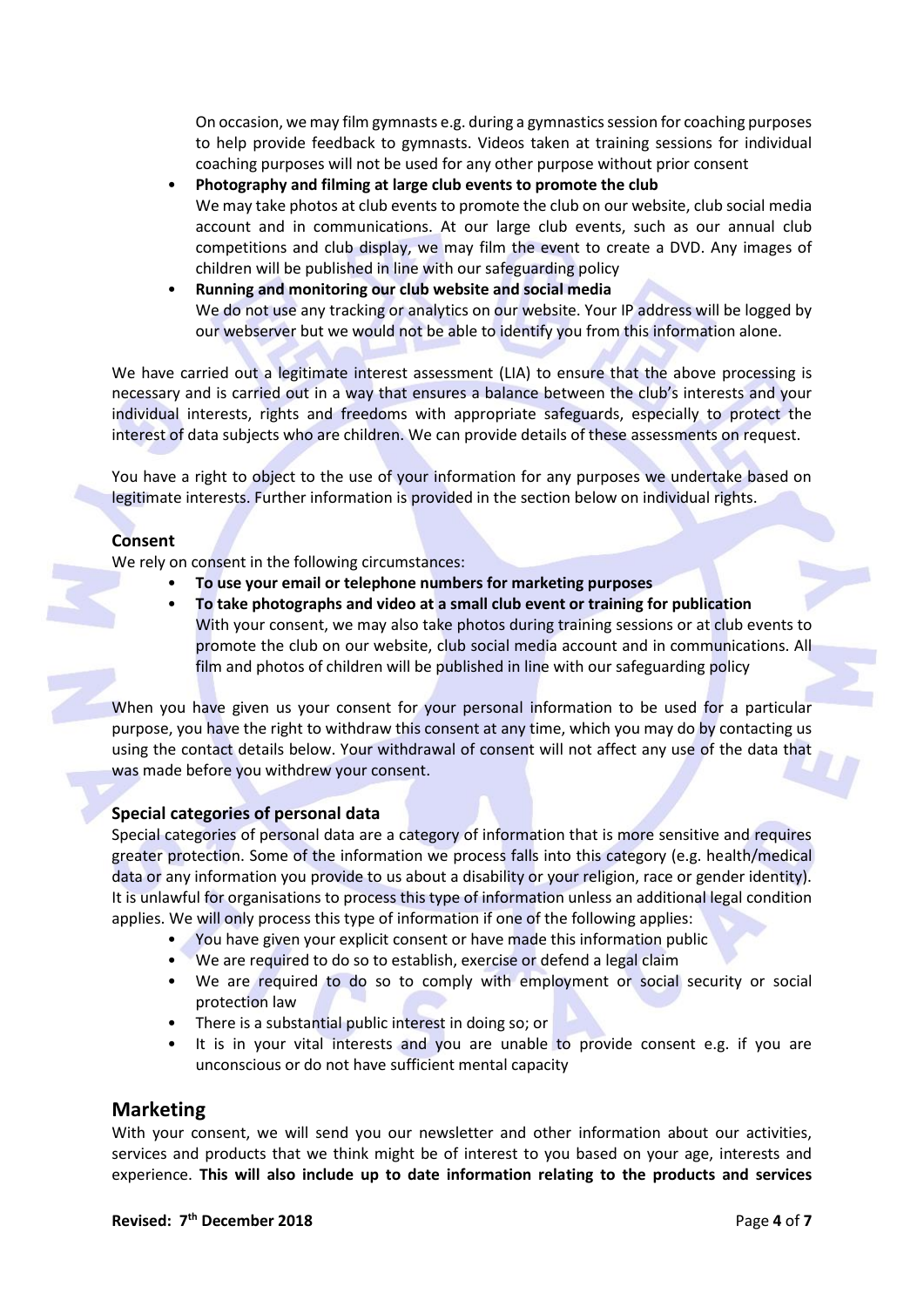**provided by Excel Camps Ltd who deliver multi-sport camps as well as sports specific camps during the school holiday periods.** You will receive this information by email.

You can change your mind at any time, therefore if you no longer wish to receive information and deals relating to our products and service, simply click on the unsubscribe button on one of the emails, alternatively you can notify us by email: [enquiries@excelgym.co.uk](mailto:enquiries@excelgym.co.uk) and request that you wish to be removed from the mailing list.

## **Why we share information about you**

We may be required to share your personal information in the following reasons:

- Complying with legal and/or regulatory responsibilities We may be required to share information with bodies such as Her Majesty's Revenue & Customs (HMRC), Health & Safety Executive (HSE), Police and Information Commissioner's Office (ICO). We may also share information with other organisations to safeguard children. Any information that is shared will be strictly limited to what is required to ensure children are protected from harm and will be carried out in accordance with the law and relevant government guidance
- **Insurance**
- Obtaining legal or professional advice
- Obtaining a service from a third party

All service providers are contractually required to ensure your information is secure and cannot use this information for their own purposes. Where we are required to share information with them to provide the service, we only disclose information that is strictly necessary to deliver the service.

Except for the above, will only share your information with any other third parties with your prior agreement.

# **Transfers of data out of the EEA**

We may transfer your personal information to countries which are located outside the European Economic Area (EEA) for the follow purposes:

• To the United States in order to provide secure online storage. This service is provided by the Microsoft One Drive Cloud who are certified as adhering to the EUUS Privacy Shield. To view the Microsoft Privacy Statement [Click Here](https://privacy.microsoft.com/en-gb/privacystatement)

• To the United States in order to provide an e-marketing service. This service is provided by Mailchimp who are certified as adhering to the EU-US Privacy Shield. To view the Mailchimp Privacy Policy [Click Here](https://mailchimp.com/legal/privacy/)

We will not transfer your information to any other country or organisation outside the EEA unless there is a European Commission adequacy decision for the specific country to which the data is transferred or where we can be certain that there are adequate safeguards provided for your information and individual rights standards that meet the GDPR requirements.

Please contact us using the contact details in this notice if you would like further information about why transfers to the above countries are permitted under GDPR.

## **Individual rights**

You have important rights under data protection law. In summary these include:

- **To be informed about how your information is processed** (set out above)
- **To access any personal data held about you**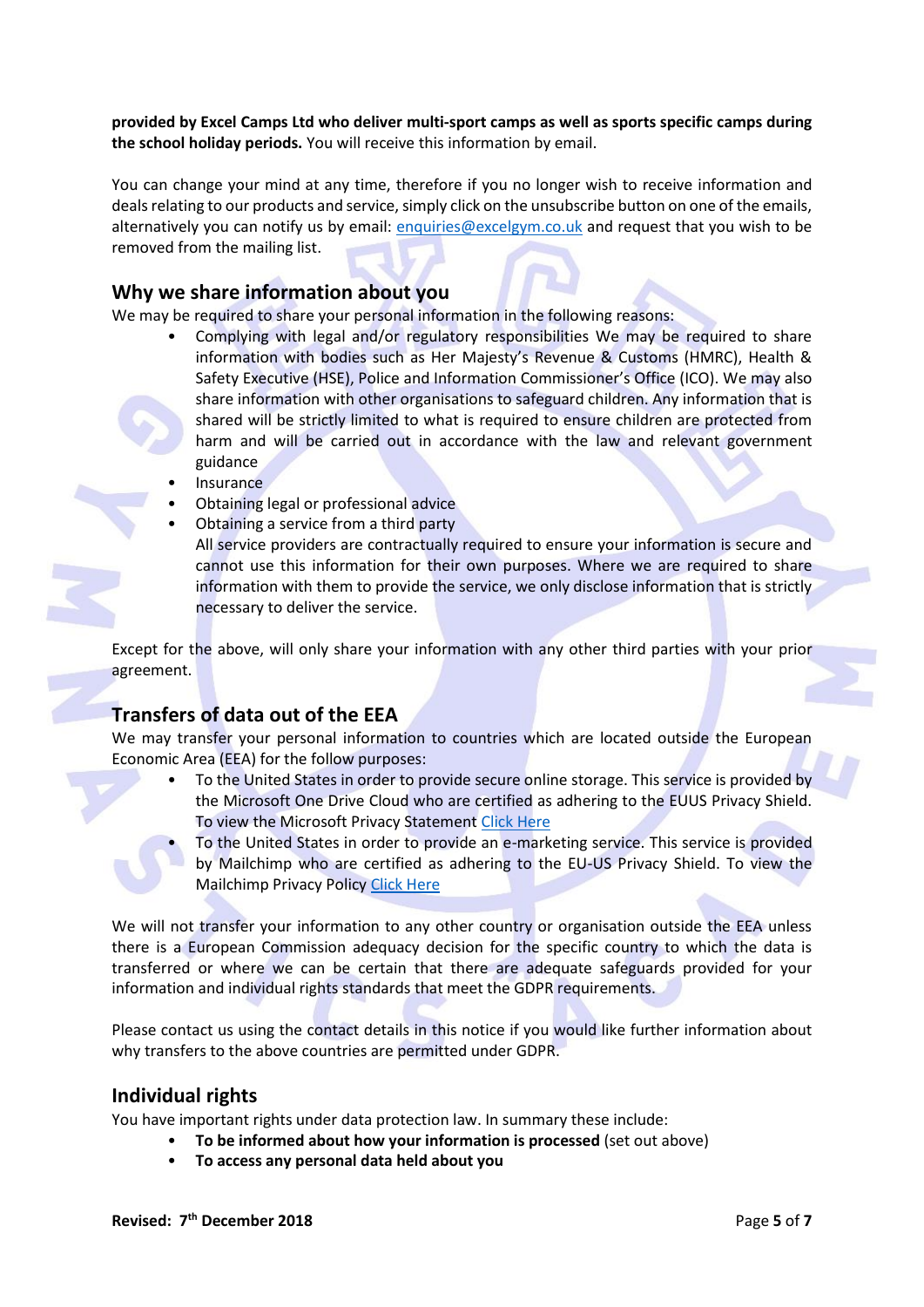You have the right to access the personal information we hold about you. You can also request a copy of any information we hold by writing to us using the contact details below.

- **To have your data rectified if it is inaccurate** If you think that any of the information we hold is inaccurate, you can ask that corrections are made. We will either make the requested amendments or provide an explanation as to why we are not making changes
- **To have your data deleted (except if there is a valid lawful reason to retain it)** If you do not renew your membership or cease to have a relationship with the club, we will delete any information you provided within three years except for any financial/accounting records which need to be retained for six years in line with UK tax law. Additional information that has been provided solely for the purpose of participating in a specific activity will be deleted after the event

Video footage that has only been taken for coaching purposes will be retained only for as long as it is required for that purpose and in most cases, will be deleted within one month.

Photographs and other video footage captured for promotional purposes will be retained for up to 4 years old. After this time, they will be deleted unless we consider them to be of public interest and should consequently be archived for historical purposes. Where images have been published on social media, these platform providers may continue to process your data after the retention period has lapsed.

You have a right to request the deletion of your information in advance of the above retention periods. We will delete this information unless there is a lawful reason for the information to be retained

• **To have your information restricted or blocked from processing**

If you object to processing, we will restrict the processing of your information for the purpose to which you are objecting whilst we review your objection

• **To object to:**

### - **Any processing based on legitimate interests**

The right to object is specific to the data subject's particular situation. We will stop processing your personal data unless we can demonstrate compelling legitimate grounds for the processing, which override your individual interests, rights and freedoms or we need to continue to process your information in connection with a legal claim. All objections must be made in writing by way of an email to [ben@excelgym.co.uk](mailto:ben@excelgym.co.uk)

- **Your personal information being used for direct marketing activities**

You can object to our direct marketing activities by unsubscribing from the relevant communication as described above in the marketing section of this notice.

[Click here](https://ico.org.uk/) to learn more about your rights.